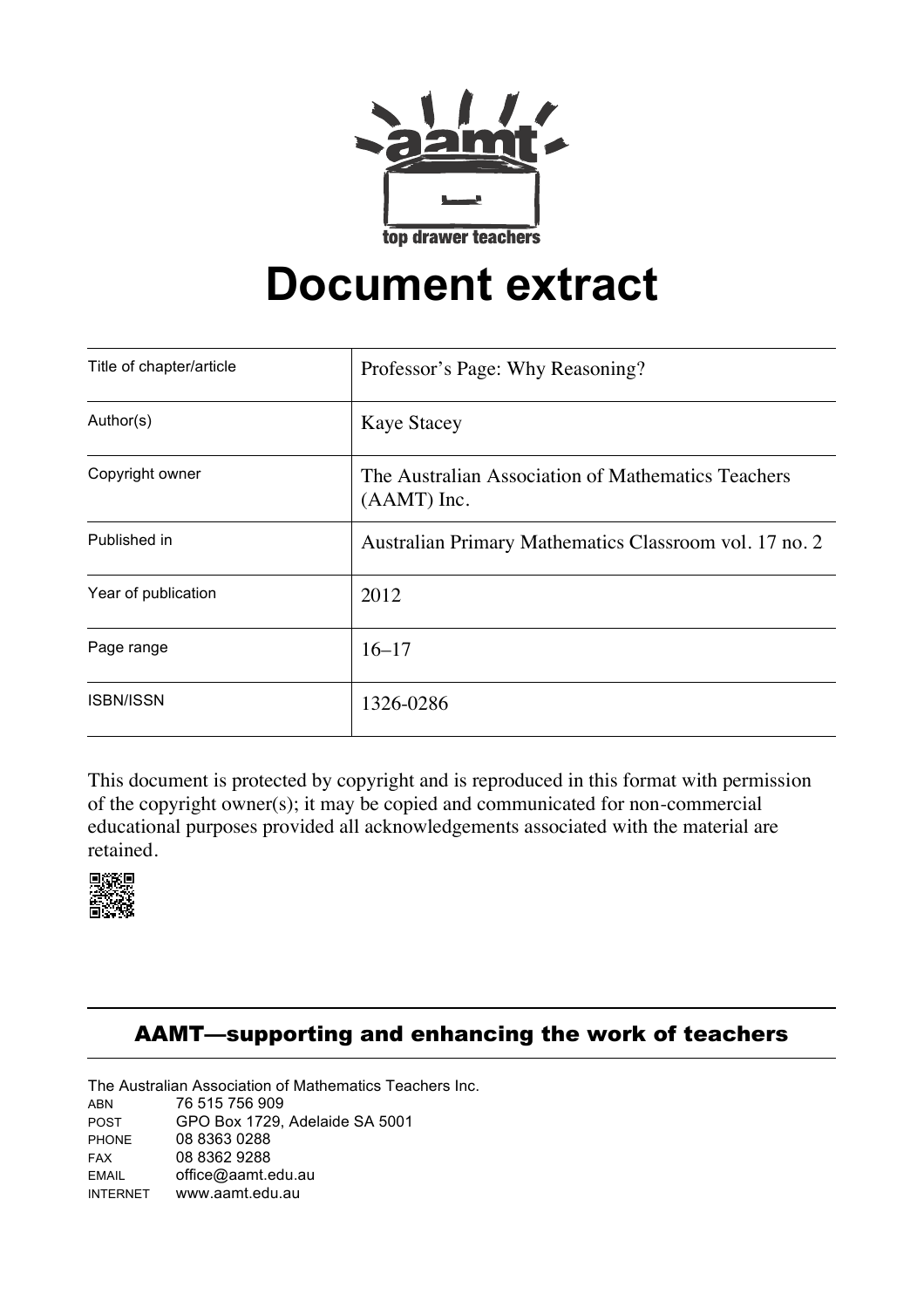## Professor's Page Why reasoning?



**Kaye Stacey**  University of Melbourne <k.stacey@unimelb.edu.au>

Reasoning is one of the proficiency strands of the new Australian Curriculum. Of course, reasoning has always been important in mathematics and its importance has always been recognised in mathematics curricula across Australia. However, the new proficiency strand provides an opportunity for all teachers to reconsider how they teach this essential aspect of mathematics. There are many aspects to reasoning in mathematics, but this focuses on the reasoning that establishes why mathematical results are true.

Mathematics is distinguished amongst the areas of human knowledge by the special way in which claims of what is true are justified. The assumptions (technically called axioms) and definitions are stated, and gradually, piece by piece, all other mathematical knowledge is built up using the rules for logical deduction. It is an enormously complex web, but the consequence is that mathematical results can be definitely proved. This is not true to nearly the same extent for any other subject.

How can this fundamental characteristic of mathematics be conveyed at school?

Consider the observation that an even number plus an even number is odd, that odd plus odd is even and that even plus odd is odd. It is useful to know these even– odd adding rules. After all these years of calculating, I still use them as a quick and virtually automatic check when adding and subtracting: for example if I need to add three numbers and I notice they are all odd, then I know that my answer must be an odd number.

There are several ways in which the even–odd adding rules can be justified in the classroom. One way is to rely on the superior knowledge of the teacher, without other reasons. "My teacher said so, so they are correct." This approach does not help students to develop reasoning or independent mathematical thinking.

Another way is to have children look at many examples:  $3 + 5 = 8$ ,  $4 + 6 = 10$ ,  $1 + 7$ = 8 and so on, and then to find the rules for themselves. This has definite advantages children are actively engaged in making and testing generalisations and can experience the joy of discovering a pattern and sharing it. But in a classroom that values mathematical reasoning, even young children can do more than guess patterns based on evidence from examples. Mathematical truth is not established just by looking at examples.

To uncover the reasons for the even–odd adding rules, we need to understand better what an even number is, not just know that 2, 4, 6, 8 and the rest are called even numbers. In adult language, even numbers are multiples of 2; in the language of small children, even numbers of objects can be put into pairs (groups of two). With odd numbers, the pairing always leaves one left over. The top arrows of Figure 1 illustrate this.

Equipped with this mathematical definition, we can see why the even–odd adding rules must be true. To add an odd and an even number of blocks, we have one set of blocks that consist of pairs, and another that consists of pairs with one left over. When we